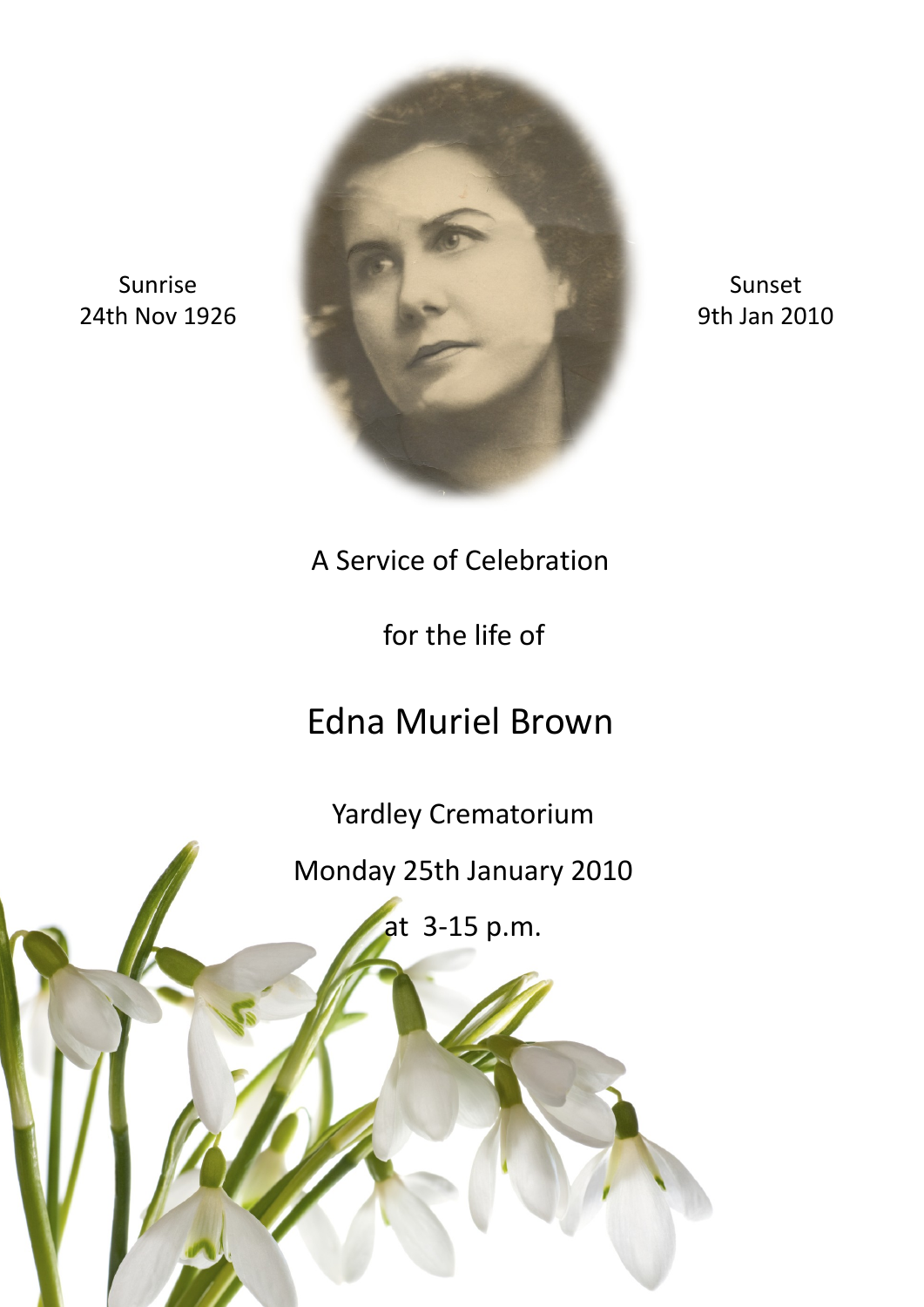# Order of Service

Service led by Rev. D. Barber

### Welcome

### Prayer

#### Hymn

Morning has broken, Like the first morning, Blackbird has spoken Like the first bird; Praise for the singing, Praise for the morning, Praise for them springing Fresh from the Word.

Sweet the rain's new fall, Sunlit from heaven, Like the first dewfall On the first grass; Praise for the sweetness, Of the wet garden, Sprung in completeness Where his feet pass.

Mine is the sunlight, Mine is the morning, Born of the one light Eden saw play; Praise with elation, Praise every morning, God's re-creation Of the new day.

## **Tribute** by Rev. David Barber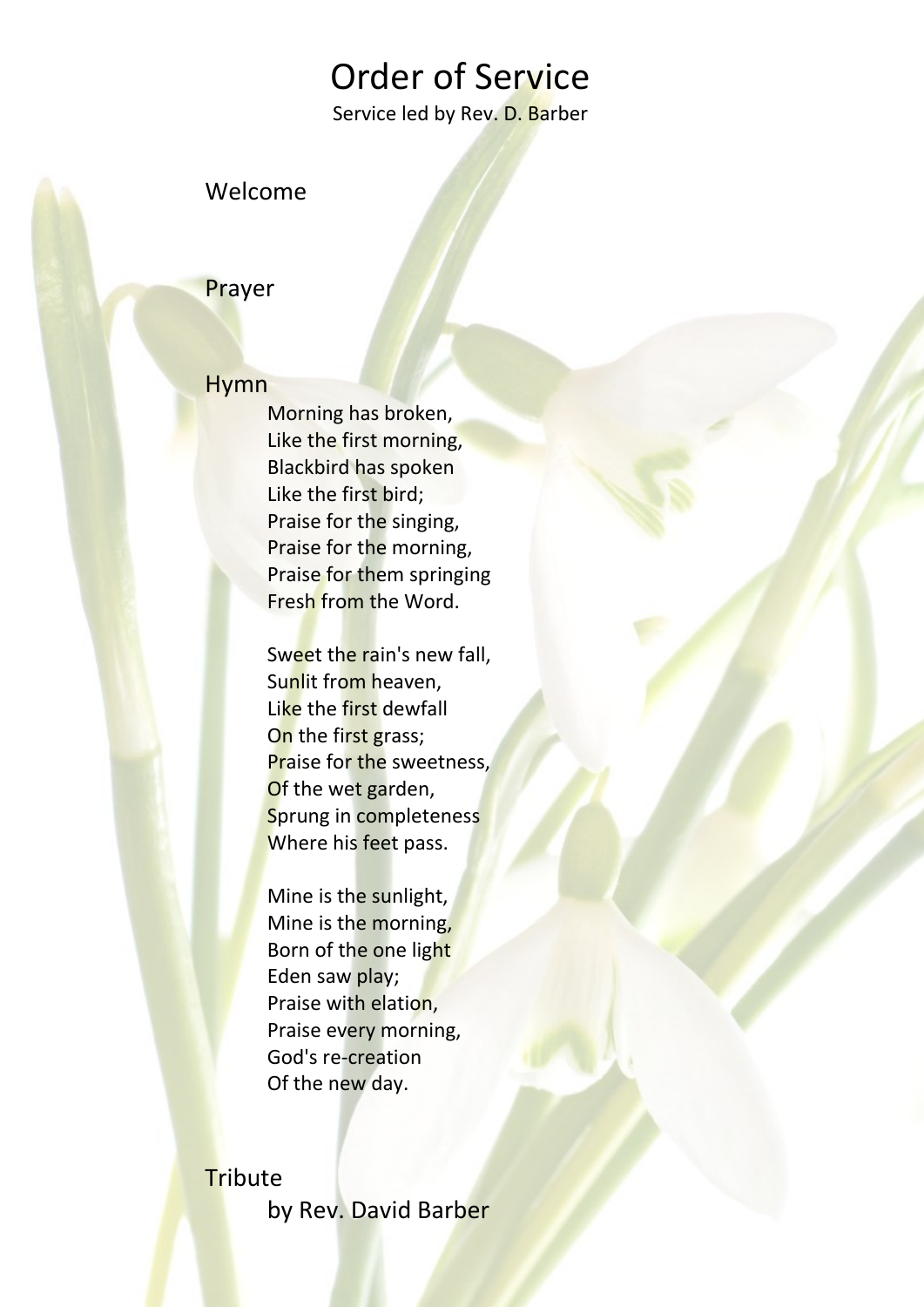Reading by Victoria Brown

Prayers

Lord's Prayer

#### Hymn

And did those feet in ancient time Walk upon England's mountains green? And was the Holy Lamb of God On England's pleasant pastures seen? And did the countenance divine Shine forth upon our clouded hills? And was Jerusalem builded here Among those dark satanic mills?

Bring me my bow of burning gold! Bring me my arrows of desire! Bring me my spear! O clouds, unfold! Bring me my chariot of fire! I will not cease from mental fight, Nor shall my sword sleep in my hand, Till we have built Jerusalem In England's green and pleasant land.

#### **Tribute**

by son Colin

**Committal** 

Blessing